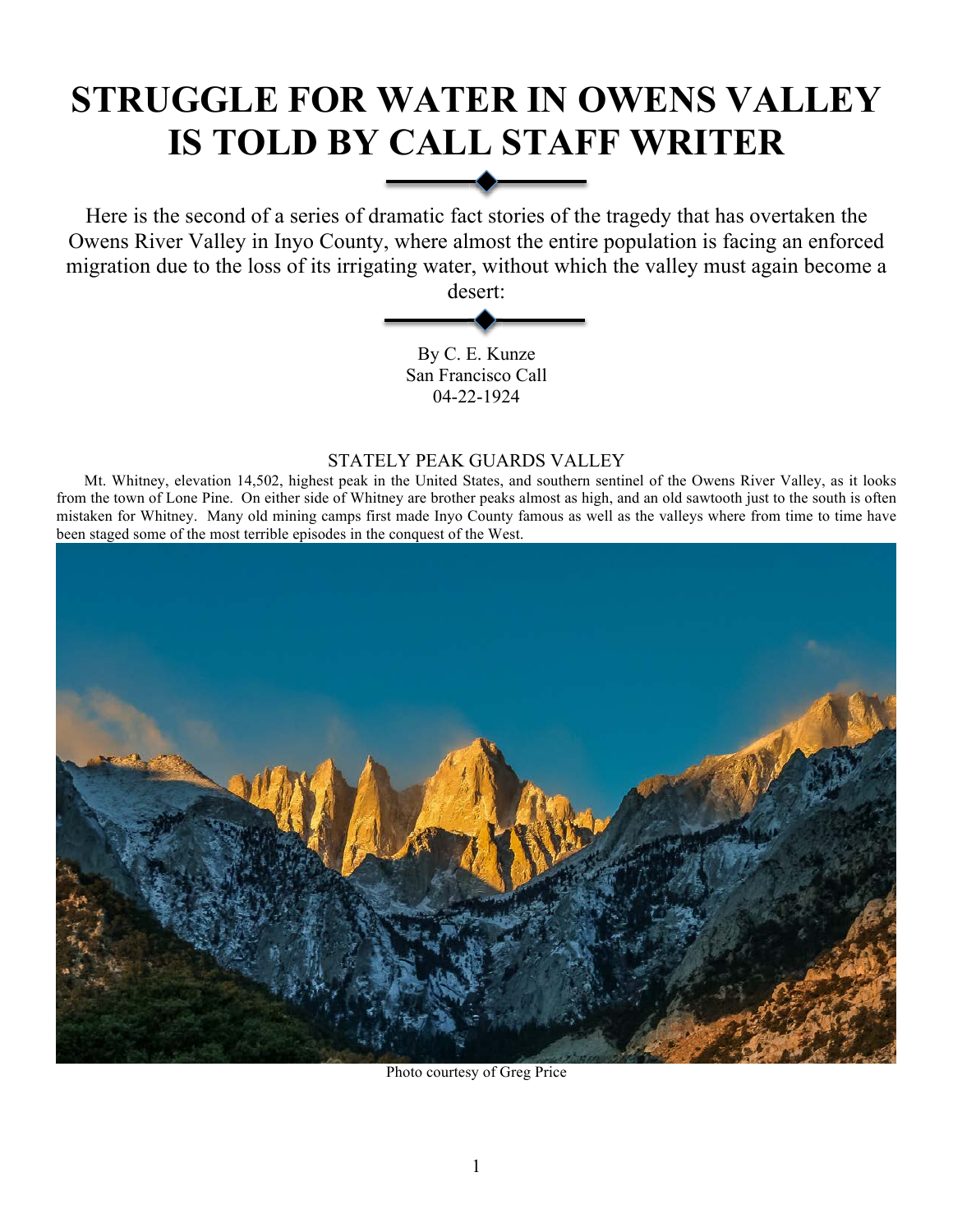Geographically, the Owens Valley is a neighbor of Death Valley, the first lying in the northwestern corner and the other in the southeastern corner of Inyo County. It is, on the whole, a forbidding region, a land of desert, barren mountain ranges, deep depressions, some of them below the sea level, and about the last place an uninformed person would think of going to for a great city's water supply.

Mary Austin, novelist, who spent her young womanhood there, and thee wrote the books which first made her famous, called it in one of these books "The Land of Little Rain."

The annual precipitation in Owens Valley is about five inches. But the entire eastern watershed of the Sierras for a length of 150 miles rains down through numerous streams into this valley, all of this water ultimately collecting in the Owens River.

## **HOME OF THE PIUTES**

Originally the Piute Indians were the inhabitants. White settlers following the miners came thee in the sixties, and in a decade had made themselves masters over the Indians, but not without many bloody battles and the help of a company of soldiers stationed at Fort Independence. Irrigation developed quite rapidly, and by 1900 practically the entire stream flow of the Owens River and the smaller streams had been appropriated. When the engineers of the United States reclamation service arrived thee in make a survey for a prospective project under the Newlands Act, passed in 1902, they found 60,000 acres under cultivation.

## **DEVELOPMENT REACHES PEAK**

The arrival of these engineers probably marked the high noon of the Owens Valley development.

The discovery of Tonopah and Goldfield, with their mushroom growth populations, had opened a new and very lucrative market for the Owens Valley farm products, hauled overland 150 miles by freight teams, and in the very hey-day of this new mining hub-bub arrived the government irrigationists with their promise of millions to develop the valley. Untilled desert lands were available and there was water enough, the engineers found to bring 120,000 acres under cultivation. The town of Bishop, the metropolis of the valley, began to have dreams of becoming a city of twenty or thirty thousand people.

## **PEOPLE 'DOUBLE-CROSSED'**

This dream received its first jolt when in the summer of 1905 the news came there would be no reclamation project financed by government money. The service engineers had been withdrawn from the field, and such rights as the government had acquired in the valley to water and storage had been transferred to the city of Los Angeles.

From the town of Independence, in the southern end of the valley, northward for twenty miles, a man by the name of Fred Eaton, Los Angeles City's agent, had acquired options on thousands of acres of land flanking both sides of the Owens River.

The storm clouds which rose over the entire valley with the breaking of this news have never been dispelled.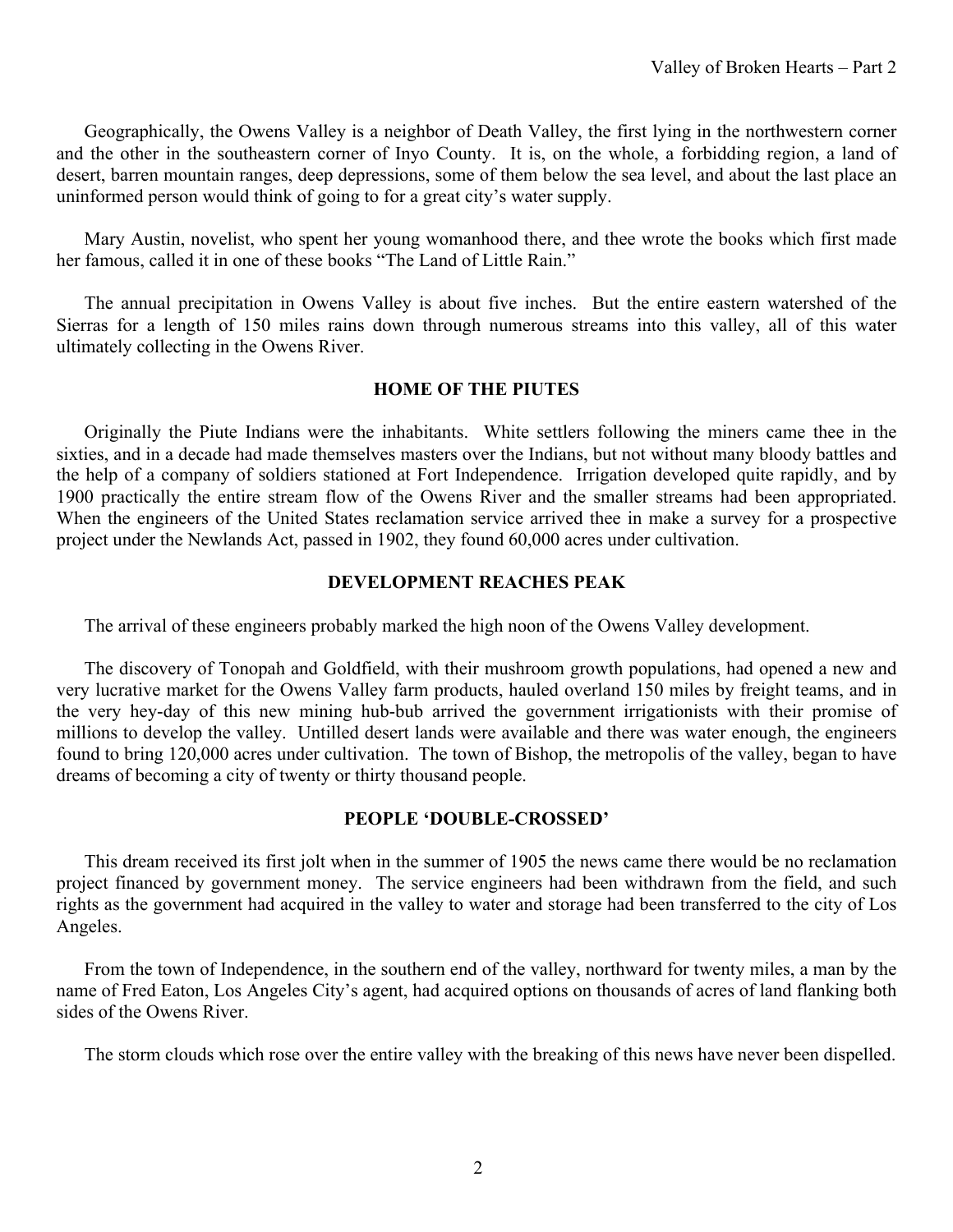#### **SETTLERS INDIGNANT**

The first indignation, naturally, was over the losing of the government reclamation project. This project was to have cost nearly \$3,000,000 – a huge sum of money for so isolated a community. It would have meant the doubling of the irrigate areas, and substitution of cement-lined canals for the old sand lined ditches dug by the settlers. It signified new homes, new farm buildings, new machinery, new markets, new people, new hopes!

All this had come down with one crash, and here, instead of a friend, was an enemy at the gate. In fact, the people of the valley felt that the enemy had not only arrived at the gate, but was within their home. Thousands of acres of land bordering the river for twenty miles were already in his hands.

#### **FEELING STILL EXISTS**

Right or wrong, this feeling has never entirely subsided. It has caused a cleavage between communities, between former friends, even between families in exactly the way that other warfare does. This resentment has blocked Los Angeles' work in the valley, and has fanned up feelings among some o the aqueduct builders which have worked a further harm. This resentment has been the fertile breeder of suspicions that have made agreements and amicable arrangements utterly impossible.

It seemed outrageous enough to the residents of the Owens Valley that a city should come hundreds of miles across the desert to demand from them a share of their precious water for domestic use. One can imagine how intense their resentment became when it was learned that not only did Los Angeles intend to have Owens River water for domestic use, but also intended to carry off a lot more for salt to irrigationists in the San Fernando Valley

#### **OUTSIDERS PROFIT**

The San Fernando Valley lies just north of Los Angeles. Both the coast line and the valley line of the Southern Pacific Railroad cross it. Twenty years ago the San Fernando Valley was as thinly peopled as was te Owens Valley. The miracle of its growth during the last twelve years – of the magic rise of such towns as Lankershim, San Fernando, Van Nuys and Owensmouth, has been the water from the Owens Valley which the builders of the aqueduct brought down across 200 miles of desert.

To the relinquishment of water for Los Angeles domestic use the people of Owens Valley have long since been reconciled. But to the use of this water for the San Fernando irrigationists they are as little reconciled today as they were when the full scope of the aqueduct project first became known to them.

#### **IS TENDER SUBJECT**

If one wishes to raise a thunder storm in the Owens Valley, search out a group of irreconsilables and casually state what a beautiful place is the San Fernando Valley. Its beauty does not interest them. They can think only of the price they have had to pay for it, and the means that were adopted to convert that semi-arid valley into the garden spot it now is.